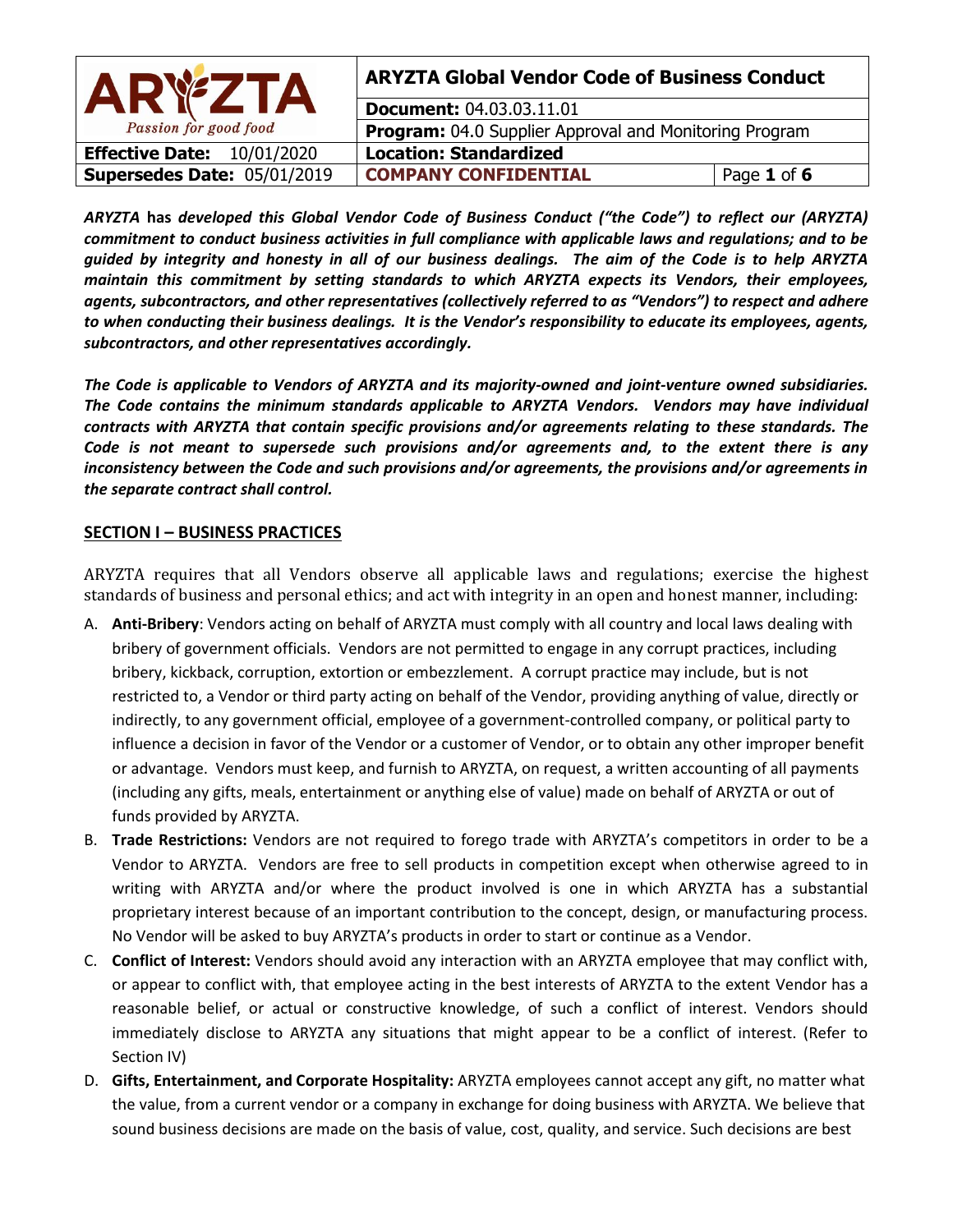| <b>ARYZTA</b>                        | <b>ARYZTA Global Vendor Code of Business Conduct</b>   |             |
|--------------------------------------|--------------------------------------------------------|-------------|
|                                      | <b>Document: 04.03.03.11.01</b>                        |             |
| Passion for good food                | Program: 04.0 Supplier Approval and Monitoring Program |             |
| <b>Effective Date:</b><br>10/01/2020 | <b>Location: Standardized</b>                          |             |
| Supersedes Date: 05/01/2019          | <b>COMPANY CONFIDENTIAL</b>                            | Page 2 of 6 |

achieved when transactions between the Company and its Vendors and customers take place in an atmosphere of impartiality, free of personal considerations. Our policy on gifts is designed to preserve and maintain ARYZTA's reputation as a global enterprise, which acts with integrity and bases decisions only on legitimate business considerations. Gifts, favors or entertainment are not needed to conduct business with ARYZTA.

- E. **Communication:** Vendors may not utilize ARYZTA's name, trademarks, logos, graphics or images unless expressly permitted in writing by ARYZTA. Significant agreements with distributors, brokers and Vendors should be set out in writing.
- F. **Confidential Information:** Vendors who have been given access to confidential information as part of the business relationship should not share this information with anyone else unless authorized to do so by ARYZTA. If a Vendor believes it has given access to ARYZTA's confidential information in error, the Vendor should immediately notify its contact at ARYZTA and refrain from further distribution of such information. Vendors will be asked to sign a Confidentiality and Non-Disclosure Agreement.

## **SECTION II – EMPLOYMENT-RELATED PRACTICES**

We expect our Vendors to conduct their activities in a manner that respects human rights as set out in the United Nations Universal Declaration of Human Rights. Minimally, we expect Vendors to comply with the following employment-related practices.

## **The following expectations apply to all Vendors:**

- A. **Applicable Local Labor Laws:** All business activities of Vendors must comply with all national and local legal requirements along with published industry standards pertaining to employment and manufacturing in the applicable country. Vendor must be able to demonstrate that all employees are eligible to work in the applicable country.
- B. **Freedom of Association**: Vendors shall respect the rights of workers to associate or not to associate with any group, as permitted by and in accordance with all applicable laws and regulations.
- C. **Forced Labor**: Vendors must not use prison labor; forced labor; labor under any form of indentured servitude; physical punishment; confinement; threats of violence; or any other forms of abuse. Vendors shall not retain workers' government-issued identification, passports or work permits as a condition of employment.
- D. **Slavery & Human Trafficking**: The use of slavery or human trafficking (including debt bondage) by Vendors is forbidden.
- E. **Child Labor Practices**: Vendors must comply with all applicable child labor laws and are prohibited from using workers under the legal age of employment in the relevant country or where work interferes with schooling requirements under applicable local laws and regulations. Vendors shall not hire any worker who is less than 15 years old regardless of the legal age of employment in the relevant country. In the event of an incident of child labor at a Vendor's facility, ARYZTA must be notified of the incident and the Vendor must provide corrective action plans within 48 hours.
	- 1. While ARYZTA follows a zero tolerance policy for employment of workers under the age of 15, we do encourage Vendors, in support of local communities, to provide opportunities for young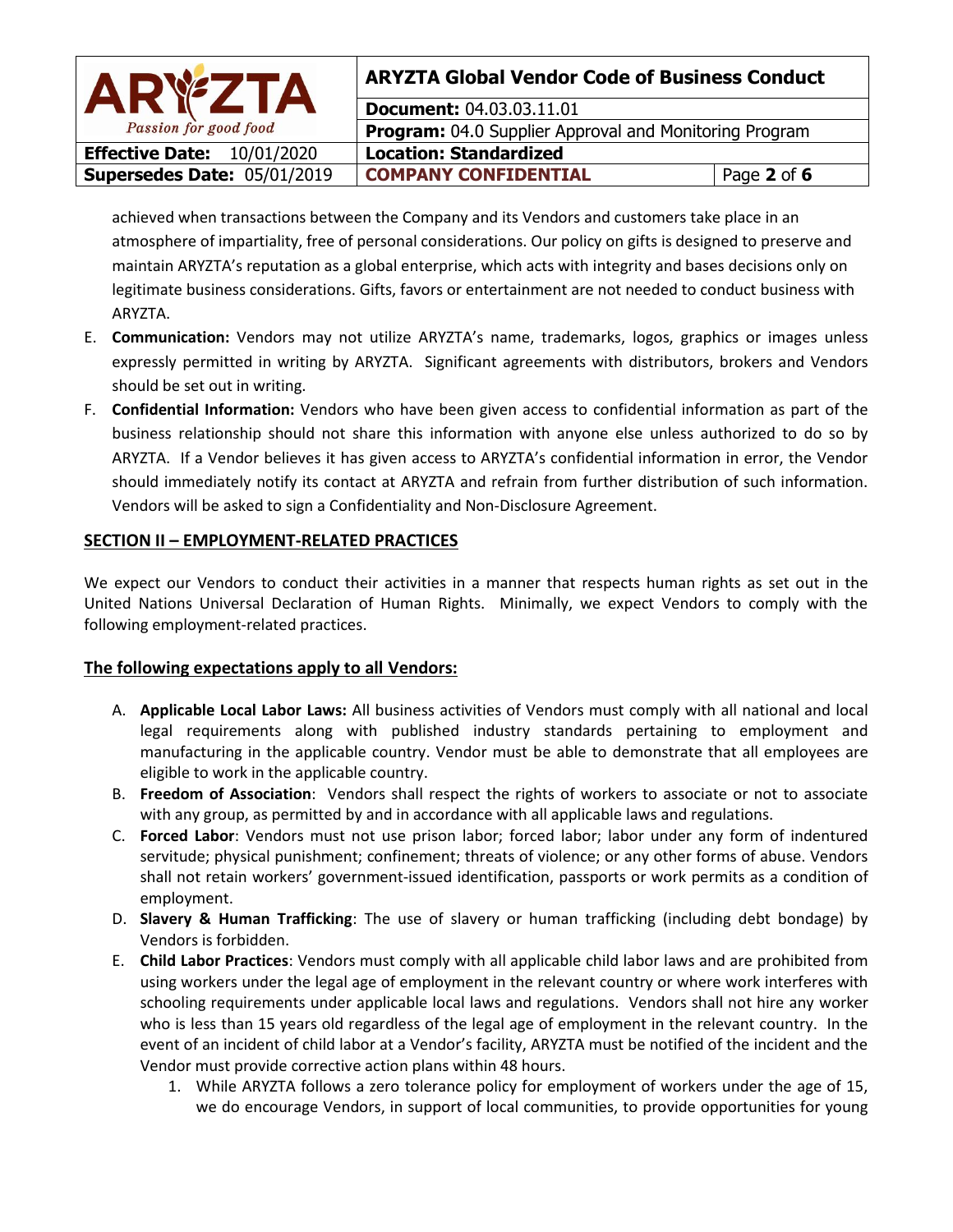| <b>ARYZTA</b>                        | <b>ARYZTA Global Vendor Code of Business Conduct</b>   |             |
|--------------------------------------|--------------------------------------------------------|-------------|
|                                      | <b>Document: 04.03.03.11.01</b>                        |             |
| Passion for good food                | Program: 04.0 Supplier Approval and Monitoring Program |             |
| <b>Effective Date:</b><br>10/01/2020 | <b>Location: Standardized</b>                          |             |
| Supersedes Date: 05/01/2019          | <b>COMPANY CONFIDENTIAL</b>                            | Page 3 of 6 |

workers (between the ages of 15 and 18) where job conditions are safe and suitable for young workers and local laws or regulations permit such employment.

- F. **Compensation**: Vendor's workers must be fairly compensated and provided with wages and benefits that comply with applicable national and local laws. This includes paying of overtime, premium pay and equal pay for equal work without discrimination where applicable. There shall be no disciplinary deductions from pay. In the event of an audit by ARYZTA or our  $3<sup>rd</sup>$  Party Auditor, Vendor must be able to show twelve (12) months of payroll records for employees as requested by the auditor.
- G. **Non-Discrimination**: Vendors shall not discriminate in hiring or applying employment practices on the grounds of race, color, religion, sex, age, sexual orientation, physical ability, national origin, or any other prohibited basis or personal characteristic unrelated to job performance, and will comply with all applicable employment discrimination laws.
- H. **Harassment & Abuse**: Vendors will ensure that their employees and workers are not subjected to psychological, verbal, sexual or physical harassment or any other form of abuse and will comply with all applicable laws on harassment and abuse of workers. Vendors must have internal policies prohibiting harassment or abuse of employees, along with stated disciplinary processes.
- I. **Migrant Labor**: Vendors will respect human and workplace rights for any migrant workers. Vendors and/or employment agencies should not charge, directly or indirectly, fees or commissions related to recruitment travel and/or employment processes to those workers transported from their home country to work in facilities. Such fees should be borne by the Vendor, not the worker. Terms of employment should not change from time of recruitment to that provided at the facility, and migrant workers should be free from pressure, coercion, or threats in any way into accepting a job or to maintain employment.
- J. **Grievance Mechanism**: Vendors shall implement internal programs for handling reports of workplace grievances, including anonymous reporting.
- K. **Working Hours**: Vendors must ensure compliance with all applicable national and local laws and with published industry standards pertaining to the number of hours and days worked and overtime. All workers shall be allowed at least one day off every seven days, and any overtime worked shall be voluntary. If local law allows workers may voluntarily work overtime on rest days, provided that they are allowed at least one day off within the next seven days. Weekly working hours should not exceed sixty (60) hours, *except in extraordinary circumstances where business conditions create the need, and overtime shall remain voluntary*.

# **The following expectations apply to Vendors providing on-site services to ARYZTA bakeries, inventory centers or offices on a weekly (or more frequent) basis:**

- A. **Immigration Law Compliance**: Vendors warrant the following:
	- 1. U.S. Vendors
		- i. They have complied, and must comply, with all immigration laws, statutes, rules, codes, orders, and regulations;
		- ii. They have and will continue to utilize E-Verify to confirm employment eligibility;
		- iii. They have kept, and will keep, during the life of the relationship with ARYZTA (and three years after its termination), all Form I-9 (Employment Eligibility Verifications) for employees assigned to work for the Vendors at ARYZTA's location(s), and must make and maintain copies of all documents confirming their workers' employment eligibility and identity;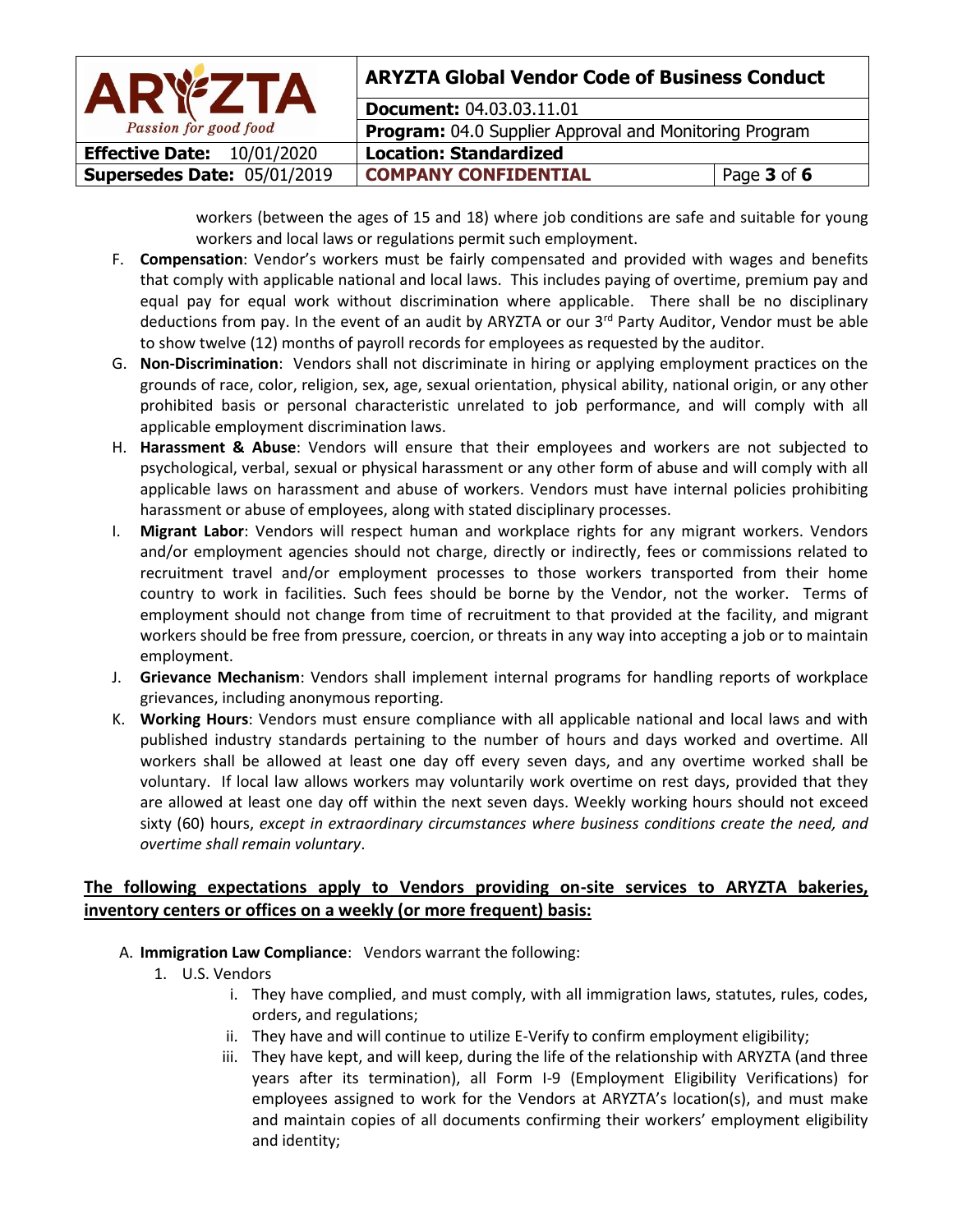| <b>ARYZTA</b>                     | <b>ARYZTA Global Vendor Code of Business Conduct</b>   |             |  |
|-----------------------------------|--------------------------------------------------------|-------------|--|
|                                   | <b>Document: 04.03.03.11.01</b>                        |             |  |
| Passion for good food             | Program: 04.0 Supplier Approval and Monitoring Program |             |  |
| <b>Effective Date: 10/01/2020</b> | <b>Location: Standardized</b>                          |             |  |
| Supersedes Date: 05/01/2019       | <b>COMPANY CONFIDENTIAL</b>                            | Page 4 of 6 |  |

- iv. At the Vendors' expense, they will engage an outside auditor, external immigration counsel, or other specialized consultant, who agrees to audit the Vendors' immigration compliance and required I-9 recordkeeping, and then certify the results of the audit to ARYZTA upon reasonable request by ARYZTA;
- v. They have responded, and will promptly respond, to any demand for inspection of Vendors' immigration records by the Department of Homeland Security (US), Department of Homeland Security Science and Technology Directorate (Canada) or any other government agency;
- vi. They will immediately (and within no more than 24 hours) notify ARYZTA in writing of any inspections by DHS or any other governmental agency concerning any immigration compliance issues or concerns involving the Vendors or their employees;
- vii. They have developed and will maintain an immigration compliance plan regarding Vendors' employment-eligibility verification, recordkeeping, and training of employees in I-9 procedures and immigration law requirements; and
- viii. They will discharge or remove any employee assigned to ARYZTA's location(s) who ARYZTA reasonably believes lacks employment authorization.
- ix. To the extent applicable, they will comply with the expectations list described in Migrant Workers Section II-I of this Code of Conduct.
- 2. Non-U.S. Vendors
	- i. They have complied, and must comply, with all immigration laws, statutes, rules, codes, orders, and regulations;
	- ii. At the Vendors' expense, they will engage an outside auditor, external immigration counsel, or other specialized consultant, who agrees to audit the Vendors' immigration compliance, and then certify the results of the audit to ARYZTA upon reasonable request by ARYZTA;
	- iii. They have responded, and will promptly respond, to any demand for inspection of Vendors' immigration records by any other government agency;
	- iv. They will immediately (and within no more than 24 hours) notify ARYZTA in writing of any inspections by any governmental agency concerning any immigration compliance issues or concerns involving the Vendors or their employees;
	- v. They have developed and will maintain an immigration compliance plan regarding Vendors' employment-eligibility verification, recordkeeping, and training of employees in immigration law requirements; and
	- vi. They will discharge or remove any employee assigned to ARYZTA's location(s) who ARYZTA reasonably believes lacks employment authorization.
	- vii. To the extent applicable, they will comply with the expectations list described in Migrant Workers Section II-I of this Code of Conduct.

# **SECTION III – FACILITY PRACTICES**

## **The following expectations apply to all Vendors:**

A. **Worker's Accident Insurance:** Vendor must have adequate accident insurance (e.g., Workers' Compensation) for all workers as required by law.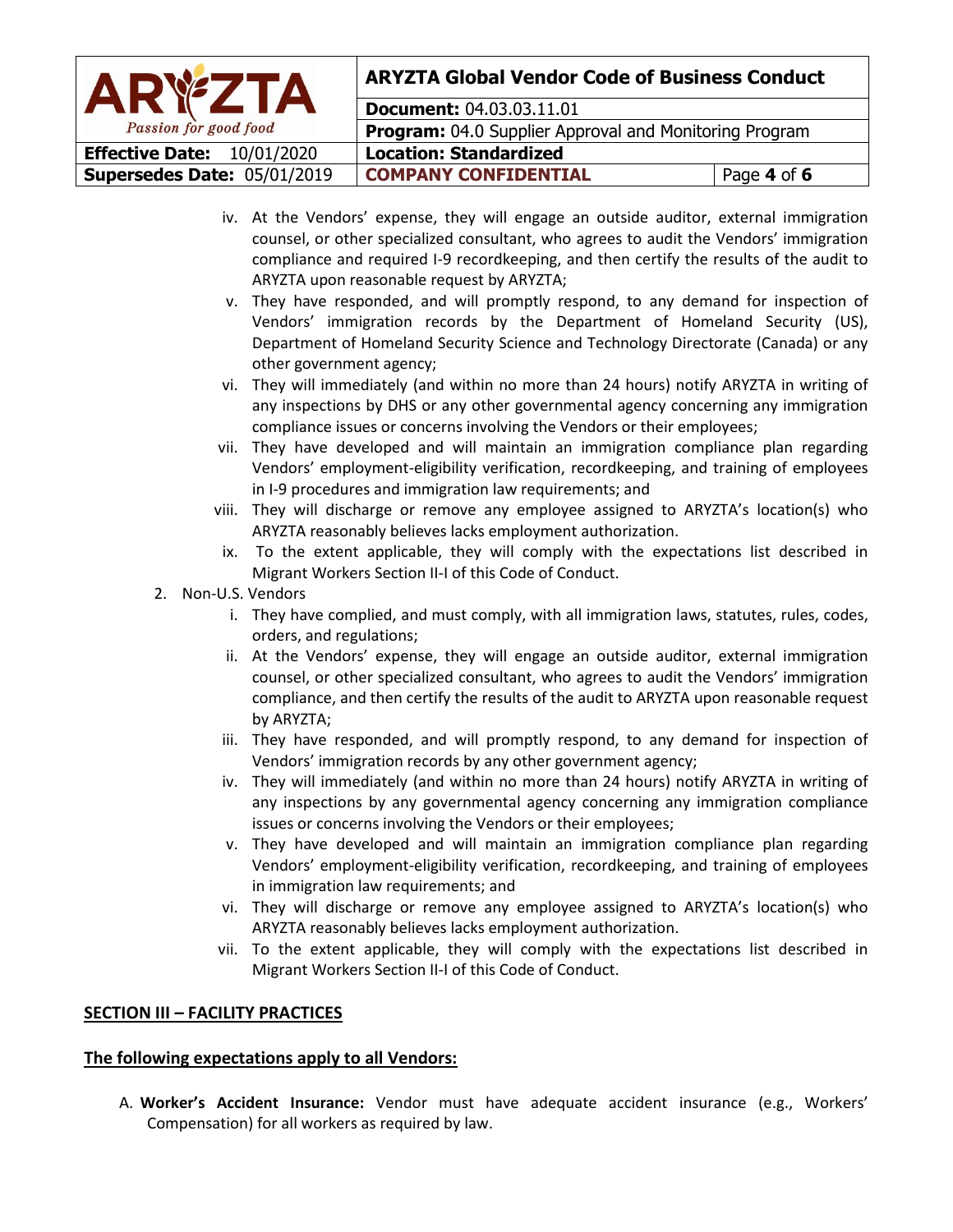

# **ARYZTA Global Vendor Code of Business Conduct**

**Document:** 04.03.03.11.01 **Program: 04.0 Supplier Approval and Monitoring Program Effective Date:** 10/01/2020 **Location: Standardized Supersedes Date:** 05/01/2019 **COMPANY CONFIDENTIAL** Page 5 of 6

# **The following expectations apply to Vendors providing goods and services to ARYZTA from their own facilities:**

- B. **Work Place Environment**: Vendors must provide their workers with safe and healthy working conditions and, where provided, living conditions. This includes, at a minimum, potable drinking water, adequate and clean restrooms, adequate ventilation, fire exits, essential safety equipment, emergency first aid kit, access to emergency medical care, and appropriately lit work stations. Vendors shall ensure that all workers receive communications and training on emergency planning and safe work practices. In addition, Vendors shall have systems to prevent, detect, and respond to potential risks to the safety, health, and security of all employees. Vendors' facilities must be constructed and maintained in accordance with the standards set by applicable national and local laws, codes and ordinances.
- C. **Documented Processes:** Vendor facilities must develop and maintain processes, checklists, records, and corrective actions pertaining to:
	- 1. Purchasing, storage, handling, and use of chemicals as well as emergency response procedures to prevent injuries to employees as well as preventing emissions to the atmosphere or contamination of ground or water systems.
	- 2. Handling, storing, transportation, recycling and disposal of hazardous and non-hazardous waste including procedures to protect worker safety and preventing emissions to air or contamination of ground or water systems.
	- 3. Posted evacuation maps, annual evacuation drills for all shifts and employees
	- 4. Ergonomic assessment in conjunction with job safety analyses to reduce risks to employees
- D. **Product Quality and Safety:** All products and services delivered by a Vendor must meet the necessary specifications and criteria outlined by ARYZTA Food Safety & Quality Assurance Policies and Procedures
- E. **Sustainability and Environment:** Vendors must comply with all national and local environmental laws and regulations. Vendors are responsible for managing, measuring, and minimizing the environmental aspects of their facilities. Specific focus areas include air emissions, waste reduction, recovery and management, water use and discharge, and carbon emissions.
	- 1. Vendors should develop and share a plan to reduce energy, water, and waste to landfill in their facilities.
	- 2. Vendors will work with ARYZTA to ensure that raw materials sourced on behalf of ARYZTA are grown and processed in a sustainable manner.

# **SECTION IV - REPORTING POTENTIAL MISCONDUCT**

Vendors who believe that an ARYZTA employee, or anyone acting on behalf of ARYZTA, has engaged in illegal or otherwise improper conduct with respect to their business with the Vendor should report the matter to ARYZTA. Vendors should also report any potential violation of the Code. Reports may be made at [codeofconductNA@ARYZTA.com.](mailto:codeofconductNA@ARYZTA.com) Reports will be handled in a confidential manner to the degree possible. A Vendor's relationship with ARYZTA will not be affected by any honest report of potential misconduct.